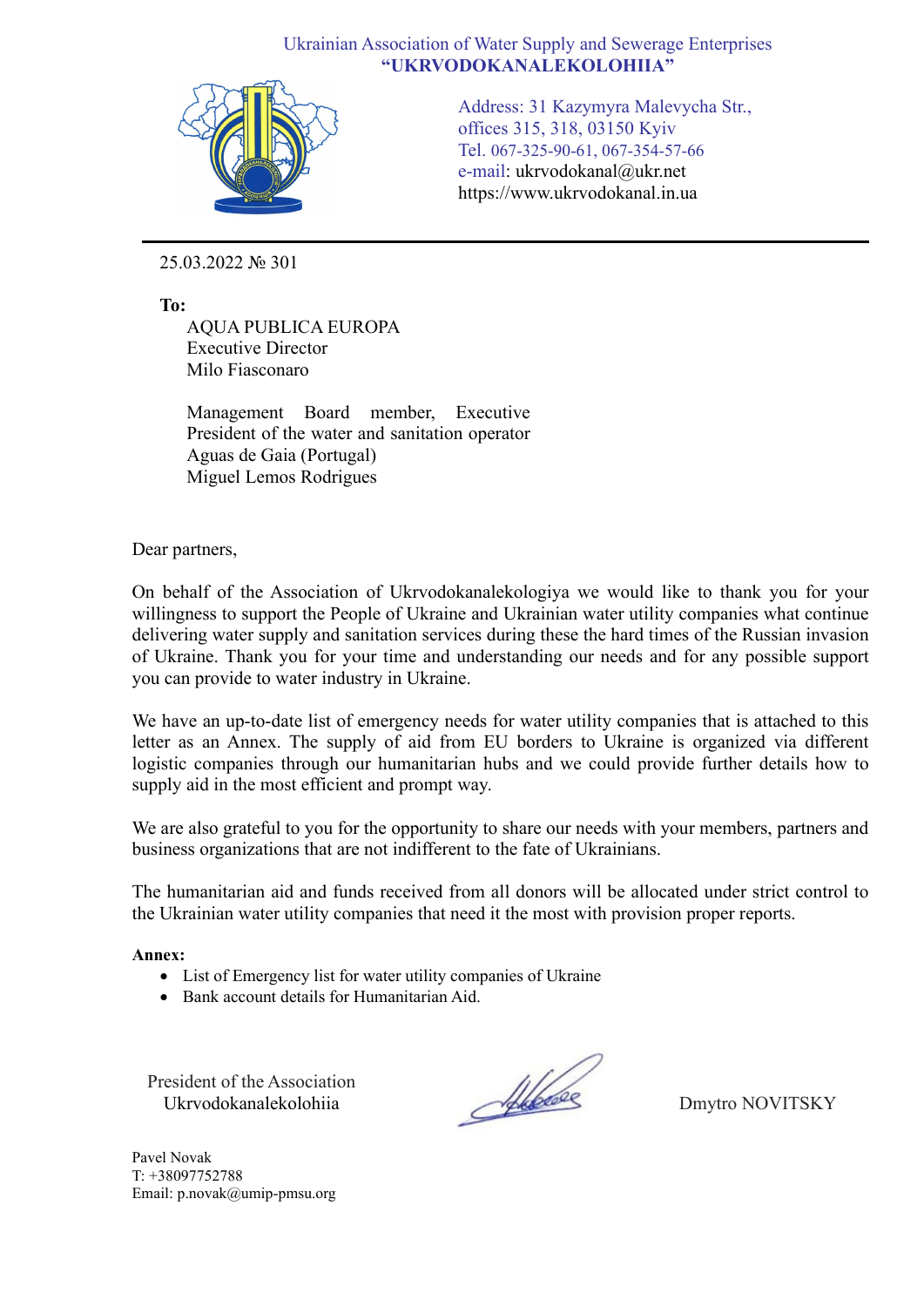## Ukrainian Association of Water Supply and Sewerage Enterprises **"UKRVODOKANALEKOLOHIIA"**



Address: 31 Kazymyra Malevycha Str., offices 315, 318, 03150 Kyiv Tel. 067-325-90-61, 067-354-57-66 e-mail: ukrvodokanal@ukr.net https://www.ukrvodokanal.in.ua

# **ANNEX – LIST OF EMERGENCY NEEDS**

## **ANNEX – EMERGENCY LIST OF NEEDS**

**Water utilities in the temporarily occupied cities and cities located in the zone of hostilities:** Kyiv, Zhytomyr, Sumy, Kharkiv, Mykolaiv, Irpin, Bucha, Bila Tserkva, Borodyanka, Chernihiv, Kramatorsk, Brovary, Vyshgorod, Boryspil, Korosten, Zaporizhia, Berdyansk, Izum, Chuguiv, Lubny, Myrhorod, Okhtyrka, Mariupol, Kherson, Kakhovka, Nova Kakhovka

#### **LIST OF NEEDS – PROTECTIVE EQUIPMENT FOR WATER UTILITY SERVICE CREWS**

| No | Protective equipment for workers and WU crews                                         |
|----|---------------------------------------------------------------------------------------|
|    | Hand tools, hydrodynamic equipment, welding equipment                                 |
|    | Walkie-talkies, chlorine-gas protective masks, chemical protection suits and wetsuits |
|    | Professional First Aid Kits (including blood stoppers medicine and devices)           |

### **LIST OF NEEDS – EMERGENCY EQUIPMENT FOR WATER UTILITIES**

| No             | <b>Emergency equipment</b>                                                                                         |
|----------------|--------------------------------------------------------------------------------------------------------------------|
| $\overline{1}$ | Transportable diesel motor centrifugal pump for various applications (Performance range from 2m3/h                 |
|                | to $130 \text{ m}^3/h$ )                                                                                           |
| 2              | Alternators with internal combustion engine (petrol/diesel fuel). Capacity from 10 to 70 kW                        |
|                | Voltage 220 V and 380 V                                                                                            |
| $\overline{3}$ | Submersible drainage pump with a capacity of 100 $\text{m}^3/\text{h}$ with hydraulic high-pressure drive from the |
|                | hydraulic station with a set of hydraulic double hose $(15 \text{ m})$ and pressure hose $(20 \text{ m})$          |
| 4              | Diesel generator with a capacity of 10, 20, 30, 45, 60, 70 kW                                                      |
| 5              | Electric pump for clean water with a capacity of 16-25 cubic meters per hour complete with pressure                |
|                | hose $(20 \text{ m})$ and power cable                                                                              |
| 6              | Stainless Repair Clamps for pipes (DN60 to DN600)                                                                  |
| $\tau$         | Stationary power plant with a capacity from 30 kW to 370 kW                                                        |
| 8              | Gate valve and Knife gate valves for drinking water application (various diameters)                                |
| 9              | Sewage electric submersible pump with a capacity of 100-200 cubic meters per hour complete with                    |
|                | pressure hose $(25 \text{ m})$                                                                                     |
| 10             | Large capacity disinfection systems, dosing pumps and compact disinfection systems for proper                      |
|                | drinking water disinfection                                                                                        |

# **LIST OF NEEDS – SPECIAL VEHICLES FOR WATER UTILITIES**

| N <sub>0</sub> | <b>Emergency equipment</b>                                                 |
|----------------|----------------------------------------------------------------------------|
|                | Water Tank Vehicles, Capacity: $10 \text{ m}^3$ to $20 \text{ m}^3$        |
|                | Dump truck (wheel arrangements: 4x4 or 4x2; Max. load: not less than 6t)   |
|                | Excavator (optional equipment (accessories) could be specified separately) |
|                | Truck crane $(18 \text{ to } 25t)$                                         |
|                | Septic Tank Pumper Truck - Faecal sludge removal truck                     |

Please do not hesitate to contact Pavel Novak for any clarifications: Pavel Novak T: +38097752788 Email: p.novak@umip-pmsu.org